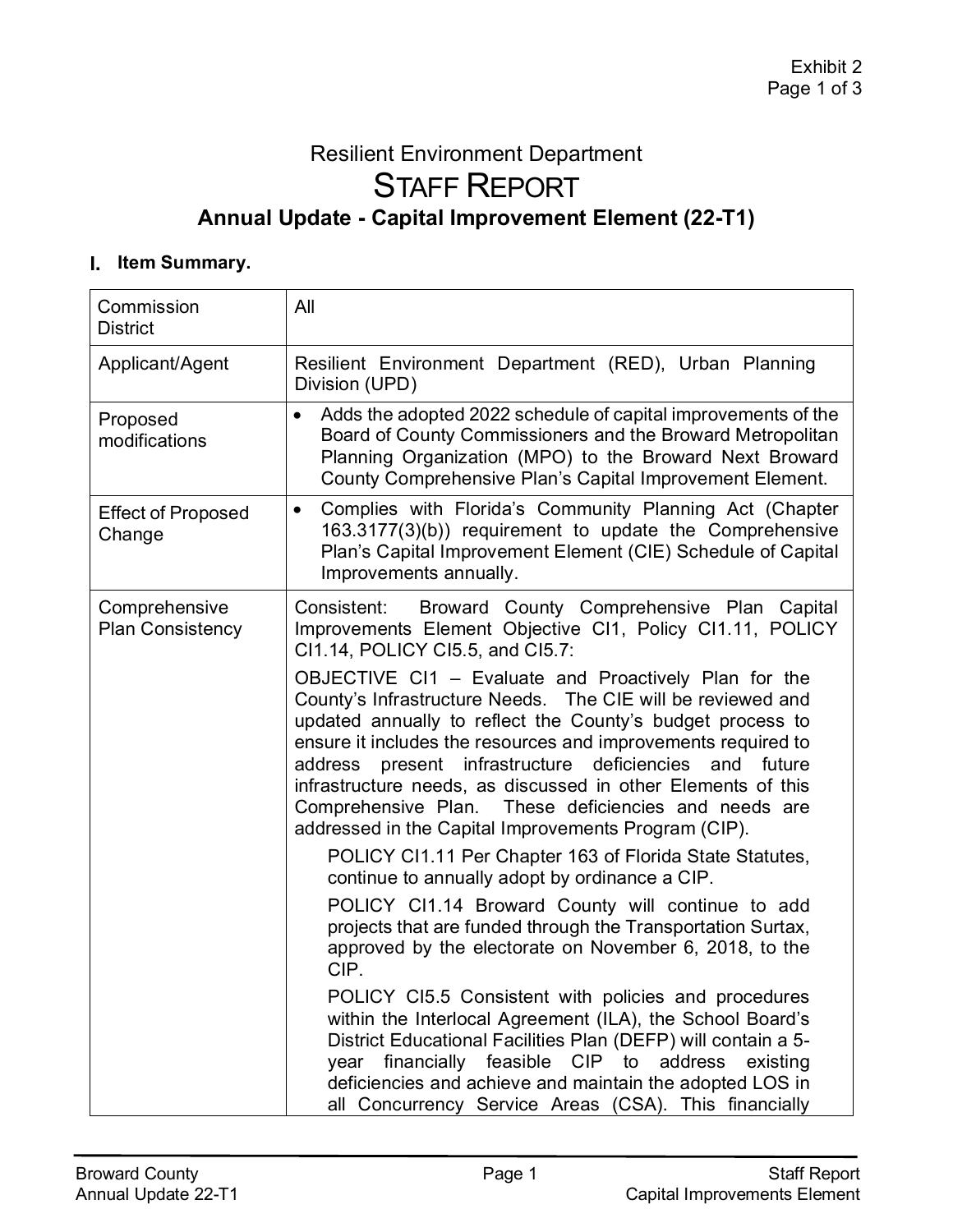| feasible schedule will be updated on an annual basis and<br>annually adopted by reference into the CIE.                                                             |
|---------------------------------------------------------------------------------------------------------------------------------------------------------------------|
| POLICY CI5.7 The School Board's DEFP, adopted by the<br>School Board in September 2017 and as annually adopted<br>thereafter, is adopted by reference into the CIE. |

- **Staff Recommendation.** The Broward County RED, UPD recommends the Board of County Commissioners (Board) adopt the proposed Ordinance.
- **Background.** Chapter 163, Part II, Florida Statutes requires the comprehensive plan to contain a capital improvements element designed to consider the need for and the location of public facilities in order to encourage the efficient use of such facilities. It must include, among other things:
	- $\triangleright$  A schedule of capital improvements which includes any publicly funded projects by federal, state, or local government.
	- $\triangleright$  Projects necessary to ensure that adopted level-of-service (LOS) standards are achieved and maintained for at least a 5-year period.
	- Transportation improvements included in the Broward MPO's Transportation Improvement Program.
- **Description of Item.** The proposed Ordinance incorporates Broward County's Five-Year Schedule of Capital Improvements and the Broward Metropolitan Planning Organization's Transportation Improvement Program into the Comprehensive Plan's Capital Improvements Element.

## **Data & Analysis.**

- **A. Broward County.** Broward County faces multiple fiscal challenges when developing its capital program. Infrastructure needs continue to expand. The Broward County Five-Year Schedule of Capital Improvements includes the projects that are funded with the "Penny-for-Transportation" sales surtax (Surtax). The five-year capital program is intended to provide adequate infrastructure by prioritizing projects and directing resources to support the highest priority projects.
	- 1. Table CI-A: Aviation: Airport maintenance, upgrades, and expansion, including terminal buildings, taxilanes, information systems, utilities, etc.
	- 2. Table CI-B: Beach Renourishment: Dune restoration, beach renourishment, etc.
	- 3. Table CI-C: Transit: Buses, bus stop infrastructure, security, information technology, etc.
	- 4. Table CI-D: Broward Municipal Services District: Parks security and facilities, fire station improvements, safe streets.
	- 5. Table CI-E: Waste and Recycling: No capital projects.
	- 6. Table CI-F: Water and Wastewater: Lift station rehabilitation, septic tank elimination, wellfield expansion, treatment facility improvements, etc.
	- 7. Table CI-G: Parks and Recreation: Playground replacement, sports fields, shade structures, pool repair, etc.
	- 8. Table CI-H: Port Everglades: Cruise terminal improvements, harbor maintenance, bulk heads, etc.